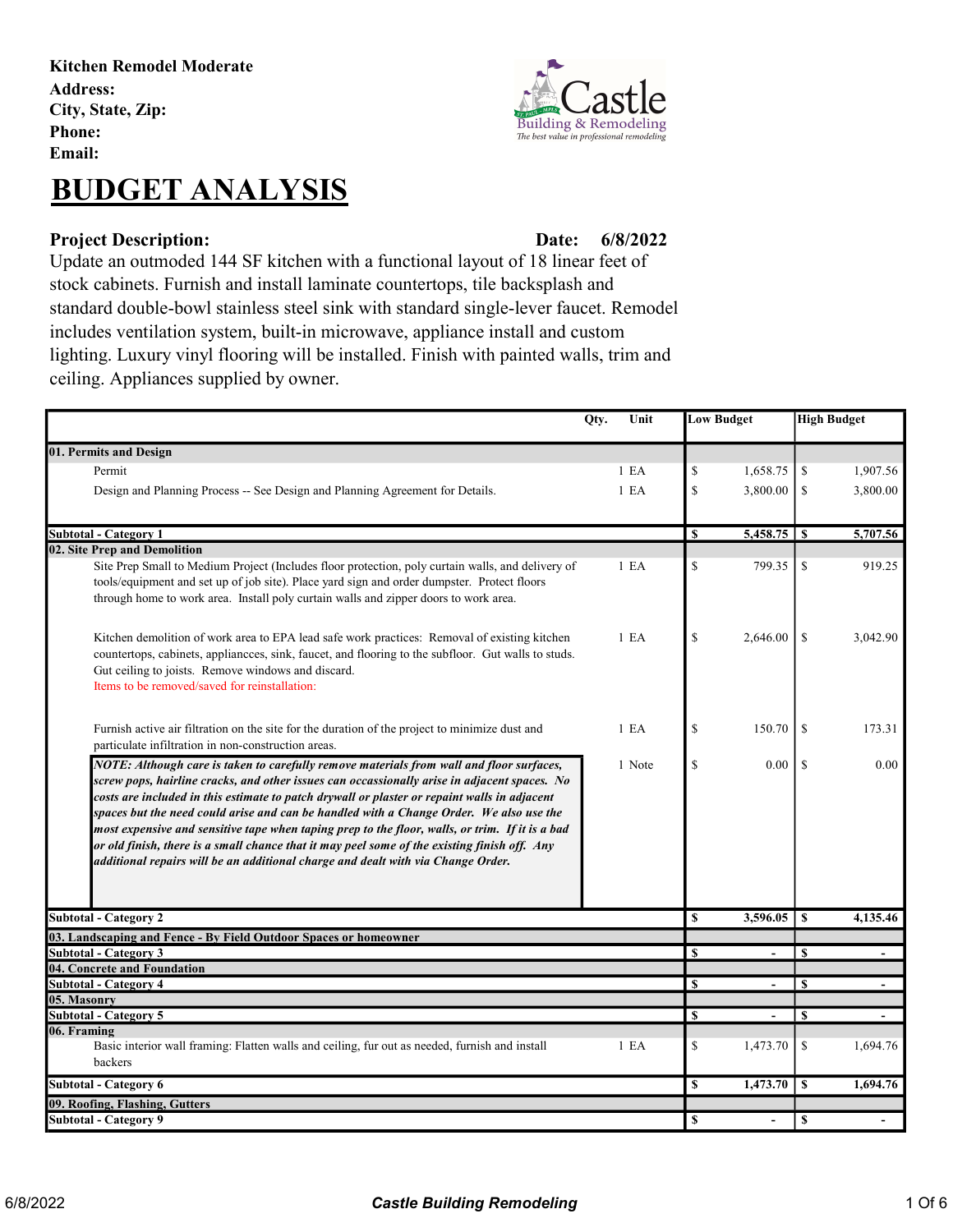| 10. Exterior Trim, Porches and Decks                                                                                                                                                                                                                                                                                                                                                                                                                                                                                                                                    |                  |              |                          |               |                |
|-------------------------------------------------------------------------------------------------------------------------------------------------------------------------------------------------------------------------------------------------------------------------------------------------------------------------------------------------------------------------------------------------------------------------------------------------------------------------------------------------------------------------------------------------------------------------|------------------|--------------|--------------------------|---------------|----------------|
| <b>Subtotal - Category 10</b>                                                                                                                                                                                                                                                                                                                                                                                                                                                                                                                                           |                  | \$           |                          | \$            |                |
| 11. Siding, Soffit, and Fascia<br><b>Subtotal - Category 11</b>                                                                                                                                                                                                                                                                                                                                                                                                                                                                                                         |                  |              |                          |               |                |
|                                                                                                                                                                                                                                                                                                                                                                                                                                                                                                                                                                         |                  | \$           | $\overline{\phantom{a}}$ | \$            | $\blacksquare$ |
| 12. Exterior Doors and Trim<br><b>Subtotal - Category 12</b>                                                                                                                                                                                                                                                                                                                                                                                                                                                                                                            |                  | \$           |                          | \$            | $\blacksquare$ |
| 13. Windows                                                                                                                                                                                                                                                                                                                                                                                                                                                                                                                                                             |                  |              |                          |               |                |
| <b>Subtotal - Category 13</b>                                                                                                                                                                                                                                                                                                                                                                                                                                                                                                                                           |                  | \$           |                          | \$            | $\blacksquare$ |
| 14. Plumbing                                                                                                                                                                                                                                                                                                                                                                                                                                                                                                                                                            |                  |              |                          |               |                |
| <b>NOTE TO CLIENTS:</b> During kitchen and bathroom remodels, the pipes (drains and<br>galvanized water lines) sit for extended periods of time with no water going through them.<br>The build up on the inside of the pipes dries up and sometimes can come free and clog either<br>a drain or water line, once the water is turned back on at the end of the project. There is no<br>money included to unclog a pipe if this happens and additional charges will occur.<br><b>General Plumbing Note:</b> Any new waste or supply lines will be plastic, not copper or | 1 Note           | $\mathbb{S}$ | 0.00                     | \$            | 0.00           |
| galvanized.                                                                                                                                                                                                                                                                                                                                                                                                                                                                                                                                                             |                  |              |                          |               |                |
| Plumbing permit                                                                                                                                                                                                                                                                                                                                                                                                                                                                                                                                                         | 1 E <sub>A</sub> | \$           | 343.75                   | S             | 395.31         |
| Furnish and install kitchen sink;<br>Sink allowance \$600.00/ea.<br>Manufacturer:<br>Model #:<br>Finish:                                                                                                                                                                                                                                                                                                                                                                                                                                                                | 1 E <sub>A</sub> | \$           | 1,431.25                 | \$            | 1,645.94       |
| Furnish and install kitchen faucet;<br>Sink faucet allowance \$350.00/ea.<br>Manufacturer:<br>Model $#$ :<br>Finish:                                                                                                                                                                                                                                                                                                                                                                                                                                                    | $1$ EA           | \$           | 881.00                   | <sup>\$</sup> | 1.013.15       |
| Install new or re-install existing dishwasher.<br>Model #:                                                                                                                                                                                                                                                                                                                                                                                                                                                                                                              | 1 E <sub>A</sub> | \$           | 325.00                   | \$            | 373.75         |
| Furnish and install new water line to the refrigerator                                                                                                                                                                                                                                                                                                                                                                                                                                                                                                                  | $1$ EA           | \$           | 437.50                   | \$            | 503.13         |
| Furnish and install Insinkerator Evolution Compact 3/4 hp garbage disposal.<br>Location: Single hole, left side, or right side                                                                                                                                                                                                                                                                                                                                                                                                                                          | 1 E <sub>A</sub> | \$           | 425.00                   | \$            | 488.75         |
| Re-plumb kitchen and move rough-in locations                                                                                                                                                                                                                                                                                                                                                                                                                                                                                                                            | 1 E A            | \$           | 1,439.26                 | \$            | 1,655.15       |
| Furnish and install new gas line to the range or relocate existing gas line                                                                                                                                                                                                                                                                                                                                                                                                                                                                                             | 1 E A            | \$           | 562.50                   | \$            | 646.88         |
| <b>Subtotal - Category 14</b>                                                                                                                                                                                                                                                                                                                                                                                                                                                                                                                                           |                  | \$           | 5,845.26                 | $\mathbf{s}$  | 6,722.05       |
| <b>15. HVAC</b>                                                                                                                                                                                                                                                                                                                                                                                                                                                                                                                                                         |                  |              |                          |               |                |
| Mechanical permit                                                                                                                                                                                                                                                                                                                                                                                                                                                                                                                                                       | $1$ EA           | \$           | 312.50                   | S             | 359.38         |
| Relocate supply air or return air vent                                                                                                                                                                                                                                                                                                                                                                                                                                                                                                                                  | 1 E <sub>A</sub> | $\mathbb{S}$ | 550.00                   | <sup>\$</sup> | 632.50         |
| Vent kitchen hood up to 300 CFM and do final hook up.                                                                                                                                                                                                                                                                                                                                                                                                                                                                                                                   | 1 E A            | \$           | 1,375.00                 | -S            | 1,581.25       |
| Manufacturer:<br>Model $#$ :<br>Finish:                                                                                                                                                                                                                                                                                                                                                                                                                                                                                                                                 |                  |              |                          |               |                |
| <b>Subtotal - Category 15</b>                                                                                                                                                                                                                                                                                                                                                                                                                                                                                                                                           |                  | <b>S</b>     | 2,237.50                 | $\mathbf{s}$  | 2,573.13       |
| 16. Electrical                                                                                                                                                                                                                                                                                                                                                                                                                                                                                                                                                          |                  |              |                          |               |                |
| <b>Electrical Permit</b>                                                                                                                                                                                                                                                                                                                                                                                                                                                                                                                                                | 1 E A            | \$           | 231.25                   | \$            | 265.94         |
| Specify device color:                                                                                                                                                                                                                                                                                                                                                                                                                                                                                                                                                   | 1 E A            | \$           | 0.00                     | \$            | $0.00\,$       |
| White, light almond, or ivory are standard. PICK ONE<br>Specify switch style<br>Pole or Decora. PICK ONE                                                                                                                                                                                                                                                                                                                                                                                                                                                                |                  |              |                          |               |                |
| NOTE: Battery operated smoke detector and CO by homeowner. Will all need to be<br>functional and placed per code. Code requires each floor have one smoke detector. In<br>addition, any bedroom needs a smoke detector. Also there must be a carbon monoxide<br>detector within 10 feet of each bedroom. **If the rest of the home does not meet the above<br>code, homeowner will be responsible to update or if homeowner prefers, Castle will perform<br>updates and a change order will be issued**"                                                                | 1 Note           | \$           | 0.00                     | -S            | 0.00           |
| NOTE: No wiring for security, doorbell, TV, speakers or phone is included in pricing. If<br>any low voltage wires are found in a wall being opened up, additional costs to re-route them<br>will occur.                                                                                                                                                                                                                                                                                                                                                                 | 1 Note           | \$           | $0.00$   \$              |               | 0.00           |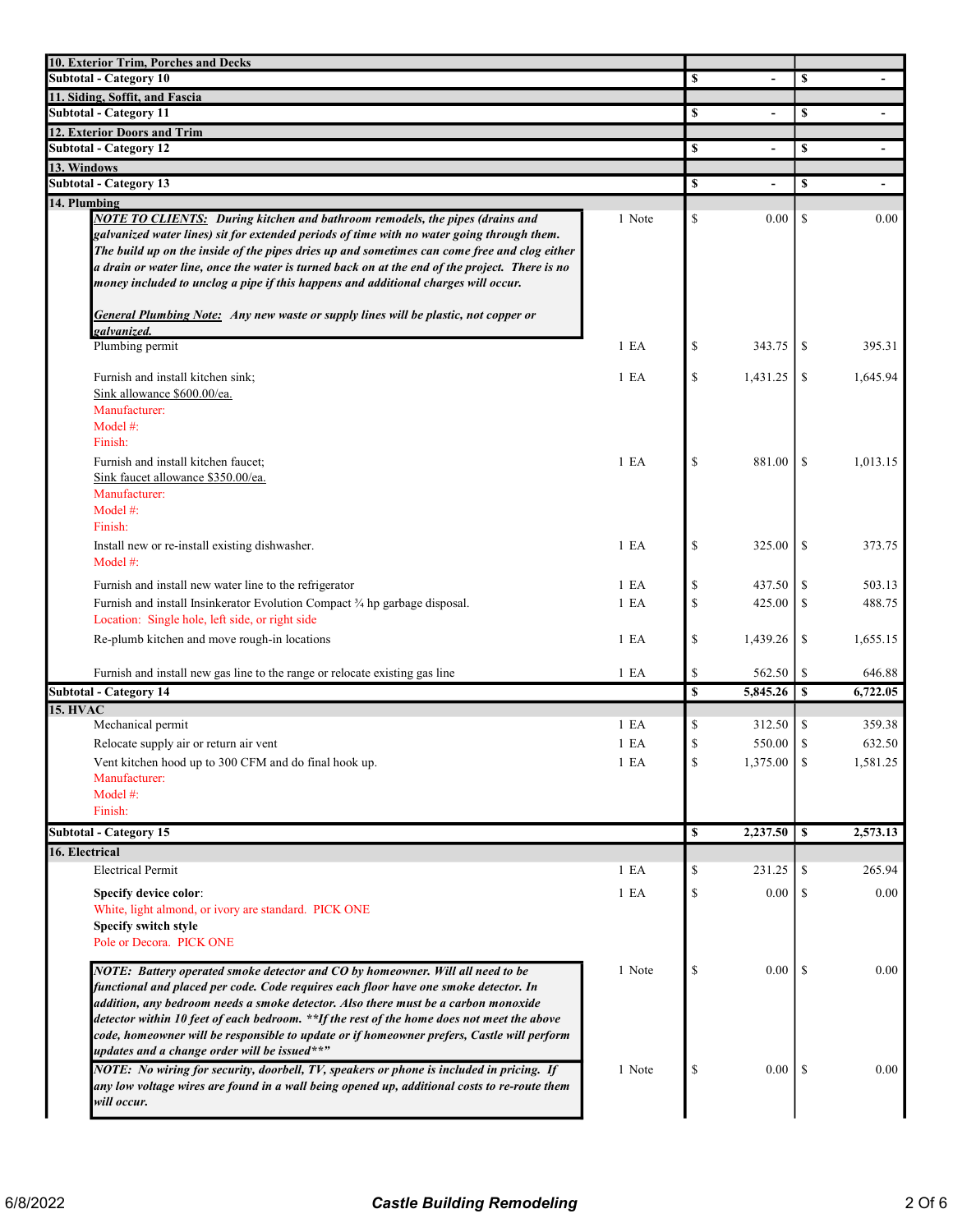| CBR furnish and elec install light fixture;<br>Fixture allowance \$150.00/ea.<br>Manufacturer:<br>Model $#$ :<br>Finish:                                                                                                                                                                                                                                                                                                                                          | 2 EA             | <sup>\$</sup> | 680.00   | -S            | 782.00   |
|-------------------------------------------------------------------------------------------------------------------------------------------------------------------------------------------------------------------------------------------------------------------------------------------------------------------------------------------------------------------------------------------------------------------------------------------------------------------|------------------|---------------|----------|---------------|----------|
| NOTE: For all home owner provided fixtures, there may be additional install costs for more<br>complicated fixtures. ALL light fixtures must be specified prior to contract signing and be<br>UL listed to pass inspection. All material issues related to materials supplied by owner are<br>the responsibility of the owner to resolve. Extra trade partner trip charges may apply for<br>return visits if material issues can not be resolved in timely manner. | 1 Note           | \$            | 0.00     | <sup>\$</sup> | 0.00     |
| Small Kitchen: Kitchen price for electrical; includes demo and rewiring of space to code, under<br>cabinet lights                                                                                                                                                                                                                                                                                                                                                 | 1 E A            | \$            | 6,000.00 | <sup>\$</sup> | 6,900.00 |
| <b>Subtotal - Category 16</b>                                                                                                                                                                                                                                                                                                                                                                                                                                     |                  | $\mathbf S$   | 6,911.25 | \$            | 7,947.94 |
| 17. Insulation<br>Basic Insulation - Furnish and install R-13 or R-19 batt insulation, depending on the cavity size,<br>in the exterior walls and 4mil poly, foam window (if required) and foam ceiling/floor<br>penetrations to code                                                                                                                                                                                                                             | 1 E A            | \$            | 404.95   | \$            | 465.69   |
| <b>Subtotal - Category 17</b>                                                                                                                                                                                                                                                                                                                                                                                                                                     |                  | \$            | 404.95   | $\mathbf s$   | 465.69   |
| 18. Drywall<br>Furnish and install 5/8" drywall on ceilings with smooth finish                                                                                                                                                                                                                                                                                                                                                                                    | 144 SF           | \$            | 1,260.00 | \$            | 1,449.00 |
| Furnish and install 1/2" drywall on walls with smooth finish                                                                                                                                                                                                                                                                                                                                                                                                      | 528 SF           | \$            | 3,168.00 | \$            | 3,643.20 |
|                                                                                                                                                                                                                                                                                                                                                                                                                                                                   |                  |               |          |               |          |
| Subtotal - Category 18<br>19. Tile and Stone                                                                                                                                                                                                                                                                                                                                                                                                                      |                  | <b>S</b>      | 4,428.00 | \$            | 5,092.20 |
| Furnish and install tile backsplash;<br>Tile allowance \$4.50/SF<br>Supplier:<br>Spec#/description:                                                                                                                                                                                                                                                                                                                                                               | 20 SF            | \$            | 1,372.30 | \$            | 1,578.15 |
| Note: This is the field tile. Add bullnose, Schluter, accent tiles, etc. to the lines above.                                                                                                                                                                                                                                                                                                                                                                      |                  |               |          |               |          |
| Tile edging - (figured per 8' stick)<br>Manufacturer: Schluter<br>Style: Jolly                                                                                                                                                                                                                                                                                                                                                                                    | 1 E <sub>A</sub> | \$            | 55.54    | -S            | 63.87    |
| Thickness: to match tile<br>Finish: Satin Nickel / Chrome / Painted Included (Others at Upgrade)                                                                                                                                                                                                                                                                                                                                                                  |                  |               |          |               |          |
| GROUT - 10# Tec Power Grout<br>Color:                                                                                                                                                                                                                                                                                                                                                                                                                             | 1 E A            | \$            | 34.76    | <sup>\$</sup> | 39.98    |
| Stock Material Costs - Denshield, Mud, Self Leveler, Mastic, Thinset, Redguard, Tape, Caulk,<br>Sponges, Silicone, etc. Include on all Tile projects.                                                                                                                                                                                                                                                                                                             | 1 E A            | \$            | 84.66    | S             | 97.36    |
| <b>Subtotal - Category 19</b>                                                                                                                                                                                                                                                                                                                                                                                                                                     |                  | \$            | 1,547.26 | <sup>\$</sup> | 1,779.35 |
| 20. Millwork, Doors, Hardware                                                                                                                                                                                                                                                                                                                                                                                                                                     | 40 LF            |               |          |               |          |
| Base shoe molding<br>Species:<br>Size:<br>Brand/profile #:                                                                                                                                                                                                                                                                                                                                                                                                        |                  | $\mathbb{S}$  | 224.40   | \$            | 258.06   |
| Classic base molding - NOTE - Assumes 1X and top cap. Reinstall existing.<br>Species:<br>1X size:<br>Top cap profile and height #:<br>Brand/profile #:                                                                                                                                                                                                                                                                                                            | 40 LF            | \$            | 554.20   | \$            | 637.33   |
| Moderate window and door casing - NOTE: Assumes 2 1/4"casing and "picture framed"<br>windows<br>Species:<br>Size:                                                                                                                                                                                                                                                                                                                                                 | 80 LF            | \$            | 814.48   | -S            | 936.65   |
| Brand/profile #:<br>"Picture framed": Y or N<br>Stool detail (thickness/extention) and apron detail (height, profile #):                                                                                                                                                                                                                                                                                                                                          |                  |               |          |               |          |
| <b>Subtotal - Category 20</b>                                                                                                                                                                                                                                                                                                                                                                                                                                     |                  | <b>S</b>      | 1,593.08 | $\mathbf{s}$  | 1,832.04 |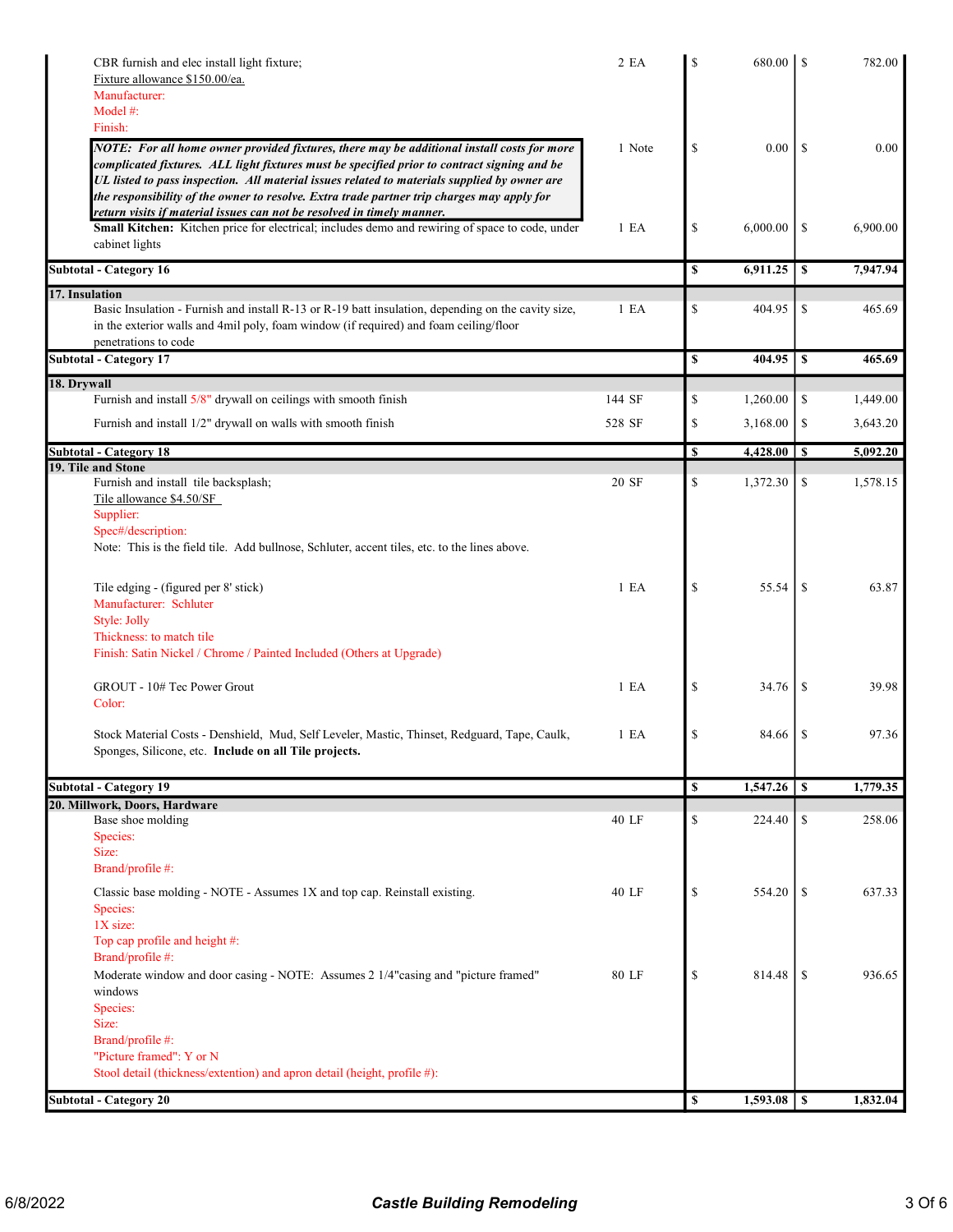| 21. Cabinetry, Countertops and Appliances                                                         |        |              |           |     |                          |
|---------------------------------------------------------------------------------------------------|--------|--------------|-----------|-----|--------------------------|
| Knobs and pulls will be installed on all cabinet doors and drawers.                               | 32 EA  | \$           | 469.34    | \$  | 539.75                   |
| Allowance: \$7.00/ea.                                                                             |        |              |           |     |                          |
| Manufacturer:                                                                                     |        |              |           |     |                          |
| Size:                                                                                             |        |              |           |     |                          |
| Model #:<br>Finish:                                                                               |        |              |           |     |                          |
| Meet delivery, unload, and unpack cabinets.                                                       | 1 E A  | \$           | 264.60    | \$  | 304.29                   |
| CABINET SPECS:                                                                                    | 1 E A  | \$           | 0.00      | \$  | 0.00                     |
| Cabinet Line: Crystal Current or Crystal Keyline                                                  |        |              |           |     |                          |
| Box Type: Frameless, Framed, Inset                                                                |        |              |           |     |                          |
| Door Construction: MDF or Wood                                                                    |        |              |           |     |                          |
| Door Style:                                                                                       |        |              |           |     |                          |
| Drawer Style: 5 piece or slab                                                                     |        |              |           |     |                          |
| Drawer box construction: Interior material: select one- natural melamine on particle board        |        |              |           |     |                          |
| substrate standard or natural basswood veneer on plywood substrate upgrade, white melamine on     |        |              |           |     |                          |
| particle board substrate option for current frameless, or all plywood green core box with natural |        |              |           |     |                          |
| maple veneer if keyline; finished interiors of any cabinets would be noted on plans.              |        |              |           |     |                          |
| <b>Wood Species:</b><br>Finish: paint or stain                                                    |        |              |           |     |                          |
| Color:                                                                                            |        |              |           |     |                          |
| Sheen:                                                                                            |        |              |           |     |                          |
| Specialties: (distressing, highlights, etc.)                                                      |        |              |           |     |                          |
| Crown:                                                                                            |        |              |           |     |                          |
| Shoe: Yes                                                                                         |        |              |           |     |                          |
| Finished end: Furniture groove finished end (standard) or optional upgrade to flush finished      |        |              |           |     |                          |
| Any applied doors or end panels to sides or backs of cabinets will be noted on plans. If not on   |        |              |           |     |                          |
| drawing, not included.                                                                            |        |              |           |     |                          |
| Any accessories will be noted on plan. If accessory provided by Castle and not Cabinet            |        |              |           |     |                          |
| Crystal - Current line: Furnish and install base cabinets - stained or painted wood               | 16 LF  | \$           | 5,464.00  | -S  | 6,283.60                 |
| Crystal - Current line: Furnish and install upper cabinets - stained or painted wood              | 16 LF  | \$           | 5,211.20  | \$  | 5,992.88                 |
| Crystal - Current line: Furnish and install pantry/linen cabinets - stained or painted wood       | 2 LF   | \$           | 1,791.20  | \$  | 2,059.88                 |
|                                                                                                   |        |              |           |     |                          |
| Plastic laminate countertops will be installed.                                                   | 32 SF  | $\mathbb{S}$ | 2,000.00  | \$  | 2,300.00                 |
| Manufacturer:                                                                                     |        |              |           |     |                          |
| Color:                                                                                            |        |              |           |     |                          |
| Edge Profile:                                                                                     |        |              |           |     |                          |
|                                                                                                   |        |              |           |     |                          |
| <b>APPLIANCES:</b>                                                                                | 1 Note | \$           | 0.00      | -S  | 0.00                     |
| NOTE: Client to communicate with appliance supplier regarding delivery of appliances they         |        |              |           |     |                          |
| purchased and arrange to meet/receive delivery themselves. The project manager will be in         |        |              |           |     |                          |
| communication with client regarding that timing.                                                  |        |              |           |     |                          |
| Microwave or Under Cabinet Hood Vented: CBR to install vented microwaves. Venting into            | 1 E A  | \$           | 188.90    | S   | 217.24                   |
| cabinet and to exterior by HVAC Trade Partner. HVAC to do final hook-ups to venting in            |        |              |           |     |                          |
| cabinet.                                                                                          |        |              |           |     |                          |
| Make/model #:                                                                                     |        |              |           |     |                          |
| Dimensions:                                                                                       |        |              |           |     |                          |
| Refrigerator - Water: CBR to install and level a fridge with water. Plumber to pull out leveled   | 1 E A  | \$           | 332.65    | -S  | 382.55                   |
| fridge and do final water hook-up.                                                                |        |              |           |     |                          |
| Make/model #:                                                                                     |        |              |           |     |                          |
| Dimensions:                                                                                       |        |              |           |     |                          |
| Range: Gas only. Plumber to move to hole, do gas hook-up, install, level, and install anti tip    | 1 E A  | \$           | 175.00    | \$  | 201.25                   |
| range.                                                                                            |        |              |           |     |                          |
| Make/model #:                                                                                     |        |              |           |     |                          |
| Dimensions:                                                                                       |        |              |           |     |                          |
| <b>Subtotal - Category 21</b>                                                                     |        | <b>S</b>     | 15,896.89 | l S | 18,281.43                |
| 22. Specialties                                                                                   |        |              |           |     |                          |
| <b>Subtotal - Category 22</b>                                                                     |        | \$           | ä,        | \$  | $\overline{\phantom{0}}$ |
| 23. Flooring                                                                                      |        |              |           |     |                          |
| Furnish and install underlayment (based on 1/4" plywood) for vinyl, Marmoleum, cork, or other     | 144 SF | \$           | 670.03    | \$  | 770.54                   |
| flooring requiring a smooth underlayment.                                                         |        |              |           |     |                          |
| Furnish and install custom wood thresholds (stained and finished to match).                       | 1 E A  | \$           | 257.65    | \$  | 296.30                   |
| <b>Wood Species:</b>                                                                              |        |              |           |     |                          |
|                                                                                                   |        |              |           |     |                          |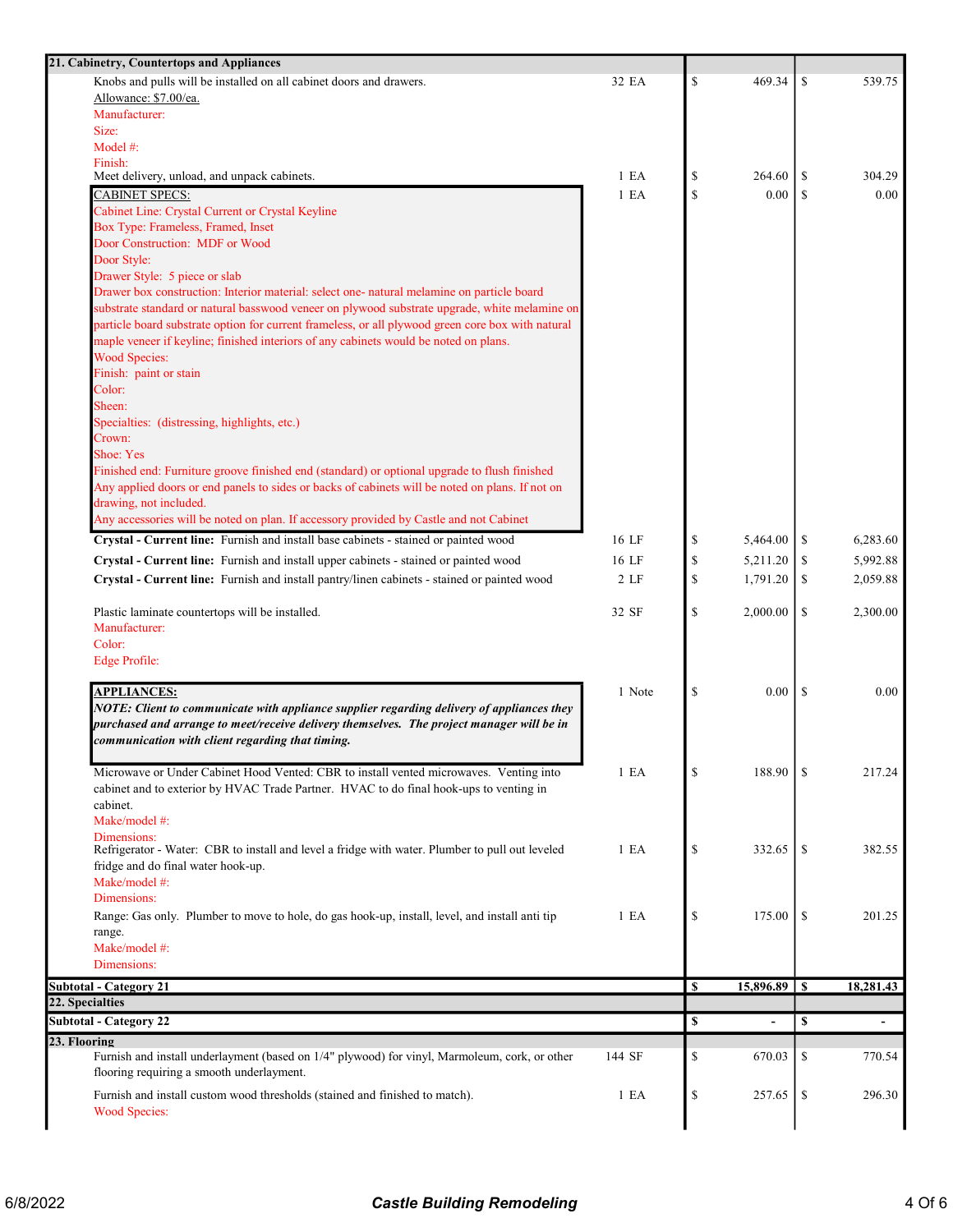| Furnish and install luxury vinyl tile on floor. Mannington Adura FLEX, plank or tile (Non-<br>grouted)                                                                                                                                                                                                                        | 144 SF           | S                         | 2,124.07  |            | 2,442.68  |
|-------------------------------------------------------------------------------------------------------------------------------------------------------------------------------------------------------------------------------------------------------------------------------------------------------------------------------|------------------|---------------------------|-----------|------------|-----------|
| Allowance \$4.90 sf                                                                                                                                                                                                                                                                                                           |                  |                           |           |            |           |
| Line/series:<br>Color:                                                                                                                                                                                                                                                                                                        |                  |                           |           |            |           |
| Tile size:                                                                                                                                                                                                                                                                                                                    |                  |                           |           |            |           |
| <b>Subtotal - Category 23</b>                                                                                                                                                                                                                                                                                                 |                  | S                         | 3,051.75  | <b>S</b>   | 3,509.52  |
| 24. Painting and Decorating<br>Prime and painting ceilings using low VOC Paint.<br><b>COLOR:</b> Standard flat ceiling white                                                                                                                                                                                                  | 144 SF           | \$                        | 300.60    | \$         | 345.69    |
| Prime and paint walls using low VOC Paint.                                                                                                                                                                                                                                                                                    | 528 SF           | \$                        | 1,089.00  | \$         | 1,252.35  |
| Manufacturer:<br>Color name and $#$ :<br>Sheen:                                                                                                                                                                                                                                                                               |                  |                           |           |            |           |
| Priming and painting of base molding and/or casing. NOTE: Our standard is low VOC for<br>woodwork, although may not be able to use low VOC primer due to existing stain/wood<br>condition- tbd. Will use low VOC primer when able.                                                                                            | 72 LF            | \$                        | 315.00    | \$         | 362.25    |
| Manufacturer:<br>Color name and $#$ :                                                                                                                                                                                                                                                                                         |                  |                           |           |            |           |
| Sheen: (satin is standard)                                                                                                                                                                                                                                                                                                    |                  |                           |           |            |           |
| Sub paint or stain match- per                                                                                                                                                                                                                                                                                                 | 1 E <sub>A</sub> | \$                        | 62.50     | S          | 71.88     |
| NOTE: Please note that when the homeowner is doing the painting, they are responsible for<br>caulking, filling nail holes, and repairing minor wall and ceiling dings. There will need to<br>be a few rounds of touch-ups, due to the nature of construction, and that falls under the<br>scope of the painter.               | 1 Note           | $\mathbb{S}$              | 0.00      | S          | 0.00      |
| Subtotal - Category 24                                                                                                                                                                                                                                                                                                        |                  | <sup>\$</sup>             |           |            | 2,032.17  |
| 25. Clean Up and Debris Removal                                                                                                                                                                                                                                                                                               |                  |                           |           |            |           |
| Disposal and clean-up - remove all site prep, wipe down and broom sweep area. Haul all extra<br>material off site.                                                                                                                                                                                                            | 1 E A            | \$                        | 413.57    | \$         | 475.61    |
| St. Paul Daily street use permit for dumpster - Charged per day. Day $1-30 = $8/\text{day}$ . Days $31-$<br>$120 = $10/day$ . Weekends count too. If dumpster can be placed on driveway or lawn this can<br>cost can be saved.<br>NOTE: If the dumpster is required to be moved for plowing or street cleaning, there will be | 75 Day           | \$                        | 600.00    | \$         | 600.00    |
| additional charges for moving it and replacing it after the street work is complete.                                                                                                                                                                                                                                          |                  |                           |           |            |           |
| ADD number of days, dumpster is estimated to be needed over 30 days                                                                                                                                                                                                                                                           | 45 DAYS          | \$                        | 315.00    | \$         | 315.00    |
| <b>DUMPSTER NOTE:</b> If the dumpster is placed on the street, and the city calls a snow<br>emergency or street cleaning, there will be an additional \$200 charge per move or violation via a<br>change order. Sometimes it will get moved, sometimes it will just get fined. The charge is the<br>same either way.          | 0 E <sub>A</sub> | \$                        | 0.00      | \$         | 0.00      |
| 20 Yard roll-off dumpster - 10 ton maximum NOTE: for 30 days only. Use line above for<br>estimated days over 30 days                                                                                                                                                                                                          | 1 E A            | \$                        | 418.75    | \$         | 481.56    |
| Regular portable restroom (one month)<br>NOTE: This cost can be saved if home owner is ok with making a bathroom in the house                                                                                                                                                                                                 | 3 EA             | \$                        | 637.50    | S          | 733.13    |
| available to Castle and it's trade partners                                                                                                                                                                                                                                                                                   |                  |                           |           |            |           |
| <b>Subtotal - Category 25</b>                                                                                                                                                                                                                                                                                                 |                  | S                         | 2,384.82  | $\sqrt{S}$ | 2,605.29  |
| <b>Project Subtotal</b>                                                                                                                                                                                                                                                                                                       |                  | S                         | 56,825.13 | - \$       | 64,378.58 |
| 26. Designer Oversight & Project Management                                                                                                                                                                                                                                                                                   |                  | \$                        | 6,534.89  | \$         | 7,515.12  |
| 27. Overhead and Profit                                                                                                                                                                                                                                                                                                       |                  | \$                        | 9,376.15  | \$         | 10,782.57 |
| Grand Total**                                                                                                                                                                                                                                                                                                                 |                  | \$                        |           |            | 83,646.59 |
| MN License $#$ BC005657                                                                                                                                                                                                                                                                                                       |                  |                           |           |            |           |
| **Important Notice**                                                                                                                                                                                                                                                                                                          |                  |                           |           |            |           |
|                                                                                                                                                                                                                                                                                                                               |                  |                           |           |            |           |
| can affect pricing at this point.                                                                                                                                                                                                                                                                                             |                  |                           |           |            |           |
| \$<br>1,818.40<br><b>Check or Cash</b><br><b>Check or Cash Discount Low</b><br><b>Discount High</b><br>$2.5\%*$                                                                                                                                                                                                               | 2,091.16<br>\$   | $\boldsymbol{\mathsf{s}}$ | 70,917.76 | \$         | 81,555.42 |
| ** This is only a ballpark guesstimate. This does not represent actual prices, only a<br>best guess based on Castle's past experiences. There are still many unknowns that<br>$2.5\%*$                                                                                                                                        |                  |                           |           |            |           |